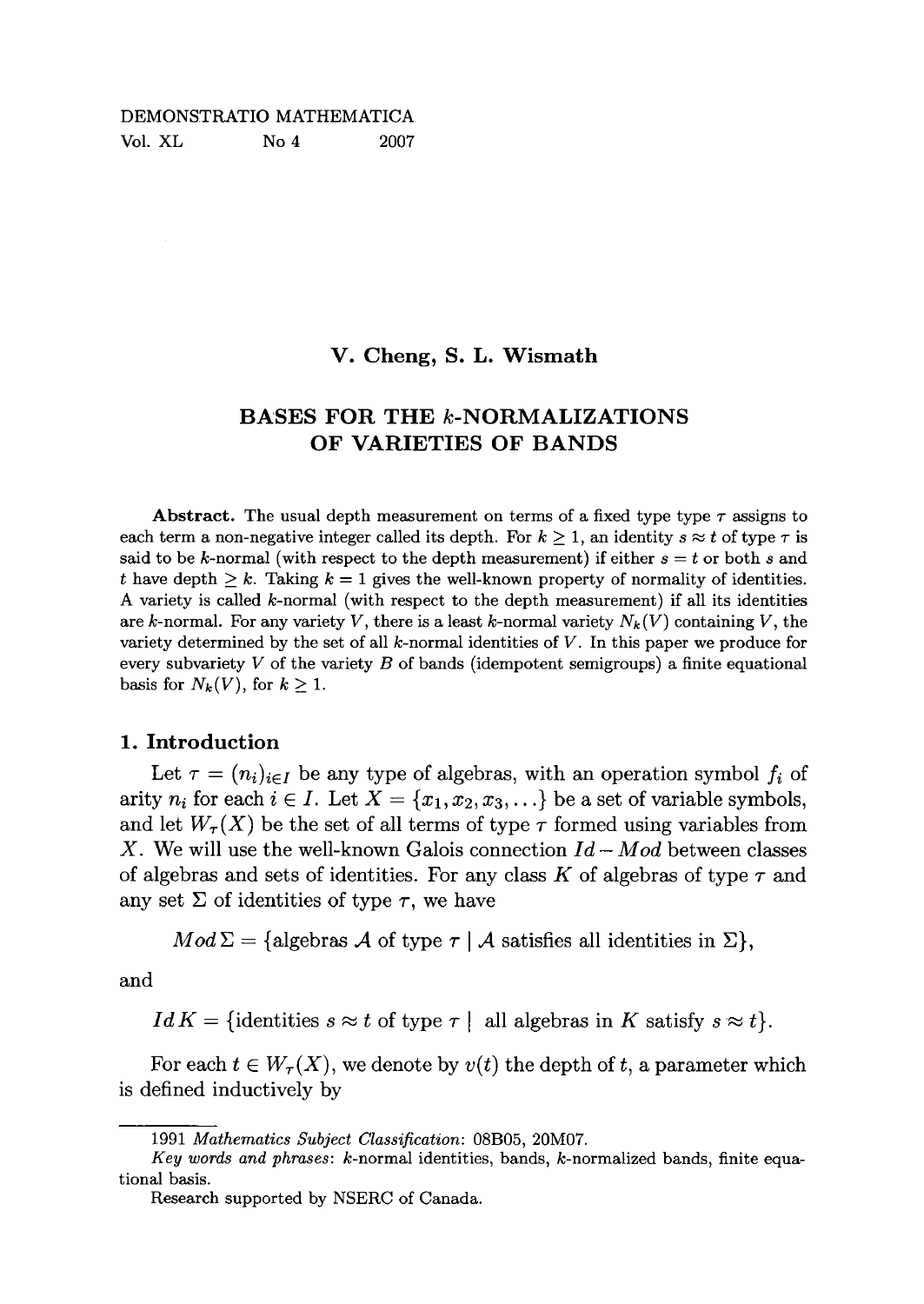(i)  $v(t) = 0$ , if t is a variable;

(ii)  $v(t) = 1 + max\{v(t_i) : 1 \leq j \leq n_i\}$ , if t is a composite term  $t =$  $f_i(t_1,\ldots,t_{n_i})$ , for some  $i \in I$  and some terms  $t_1,\ldots,t_{n_i}$ .

When a term is portrayed by a tree diagram, with the nodes corresponding to operation symbols in the term and the leaves to variable symbols, the depth of the term *t* corresponds to the length of the longest path from root to leaves in the tree diagram for *t.* The depth parameter defines a valuation function v on the set of all terms of type  $\tau$  (see [3]).

Let  $k \geq 0$  be any natural number. An identity  $s \approx t$  of type  $\tau$  is called *k*-normal (with respect to the depth valuation) if either  $s = t$  or  $v(t)$ ,  $v(s) \geq k$ . We denote by  $N_k(\tau)$  the set of all k-normal identities of type  $\tau$ . It was proved in [3] that k-normality with respect to the depth of terms is a hereditary property of identities, meaning that the set  $N_k(\tau)$  is closed under the usual five rules of deduction for identities. This is equivalent to the fact that  $N_k(\tau)$  is an equational theory. For a variety *V* of type  $\tau$ , we consider the set  $Id_k V = N_k(\tau) \cap IdV$  of all k-normal identities satisfied by V. This is an equational theory, and the variety it determines,  $N_k(V) = Mod Id_k V$ , is called the *k*-normalization of V. It can happen that  $N_k(V) = V$ , when every identity satisfied by  $V$  is  $k$ -normal, and in this case we say that  $V$  is a *k*-normal variety. Otherwise V is a proper subvariety of  $N_k(V)$ , and  $N_k(V)$ is the least k-normal variety to contain V. The case  $k = 1$  gives the usual definitions of a normal identity or variety and the normalization of *V;* see for instance [7].

The variety  $N_k(V)$  is defined equationally, by means of the k-normal identities of *V*. An algebraic characterization of the algebras in  $N_k(V)$ was given by Denecke and Wismath in  $[2]$ , using the concept of a k-choice algebra. They showed that any algebra in  $N_k(V)$  is a homomorphic image of a  $k$ -choice algebra constructed from an algebra in  $V$ .

In this paper we return to the equational approach, to examine the question of when the variety  $N_k(V)$  will have a finite basis. We consider the subvarieties of the type (2) variety *B* of bands (idempotent semigroups), and produce for each such subvariety V a finite equational basis for  $N_k(V)$ , for  $k \geq 1$ . Section 2 provides the necessary background: a description of the countably infinite collection of varieties of bands, and a summary of the finite basis (from [8]) for the variety  $N_k(Sem)$ , for  $k \geq 1$ , where *Sem* is the variety of all semigroups. We will refer to the identities in this basis as the *k-normal associative identities.* In Section 3, we add two additional *k*-normal idempotent identities to this basis, to produce a basis for  $N_k(B)$ . Finally in Section 4 we show that for any proper subvariety *V* of *B,* there is a finite equational basis for  $N_k(V)$  consisting of the basis for  $N_k(B)$  plus one additional *k*-normal identity (determined by  $V$ ).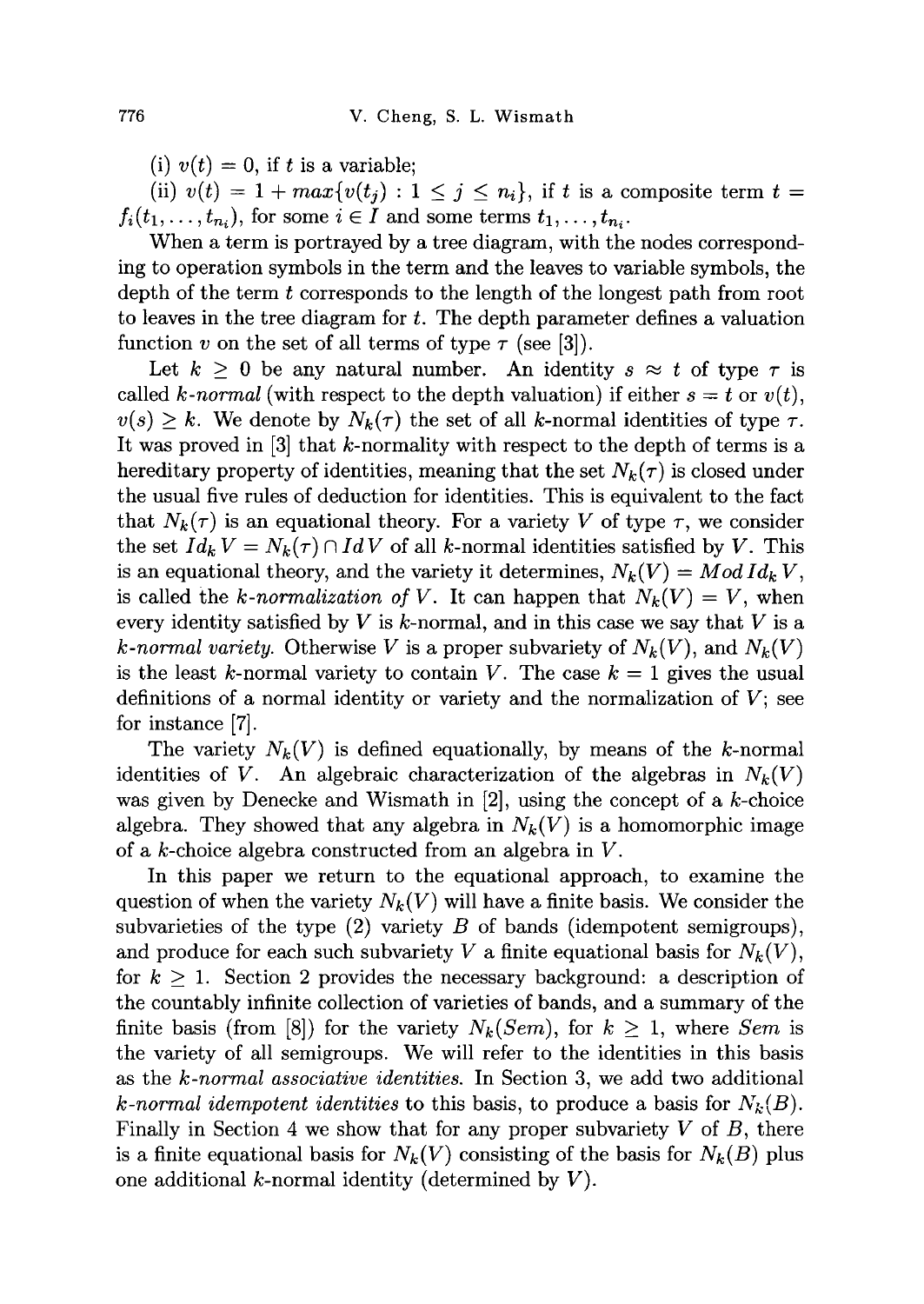# **2. Background information**

In this section we present some background information about the variety *Sem* of all semigroups and the variety *B* of bands and its subvarieties. All of these varieties are of type (2), and we shall follow the convention of using juxtaposition instead of the binary operation symbol /. Thus *Sem*   $= Mod\{x(yz) \approx (xy)z\},\$  the model class determined by the associative law, and  $B = Mod\{x(yz) \approx (xy)z, x^2 \approx x\}$ , the variety of idempotent semigroups or bands.

It is known that *B* has a countably infinite number of subvarieties, and the lattice they form has been completely described by Birjukov ([1]), Fennemore ([4]), Gerhard ([5]) and Gerhard and Petrich ([6]). For our purposes, the most significant feature of these varieties is that each proper subvariety of *B* is equationally defined by associativity, idempotence, and one additional identity.

We now describe the equational bases for the varieties  $N_k(Sem)$ , for  $k \geq 1$ , as produced in [8]. First, we observe that the associativity identity is actually k-normal for  $k = 1, 2$ . Thus for these k-values we have  $N_k(Sem)$  = *Sem,* and the set consisting of the associative identity is a basis. So we need a basis only for the case that *k >3.* 

DEFINITION 2.1. Let  $k \geq 1$ . A type (2) term will be called a *skeleton term (of depth k)* if it contains exactly *k* occurrences of  $f$  and exactly one occurrence of each of the variables  $x_1, \ldots, x_{k+1}$ , in that order from left to right in the term, and no other variables.

For  $k = 1$ , there is only one skeleton term, the term  $f(x_1, x_2)$ . The skeleton terms for  $k = 3$  are given in Figure 1. In general, there are  $2^{k-1}$ skeleton terms for  $k \geq 2$ .



Figure 1

DEFINITION 2.2. A staircase term is any term of the form

 $f(f(\ldots(f(x_{i_1}, x_{i_2}), x_{i_3}), \ldots), x_{i_k})$ 

for some variables  $x_{i_1}, \ldots, x_{i_p}$ . For any  $k \geq 1$ , we shall refer to the term  $stair = stair(x_1,...,x_{k+1}) = f(f(...(f(x_1,x_2),x_3),...),x_{k+1}),$  shown in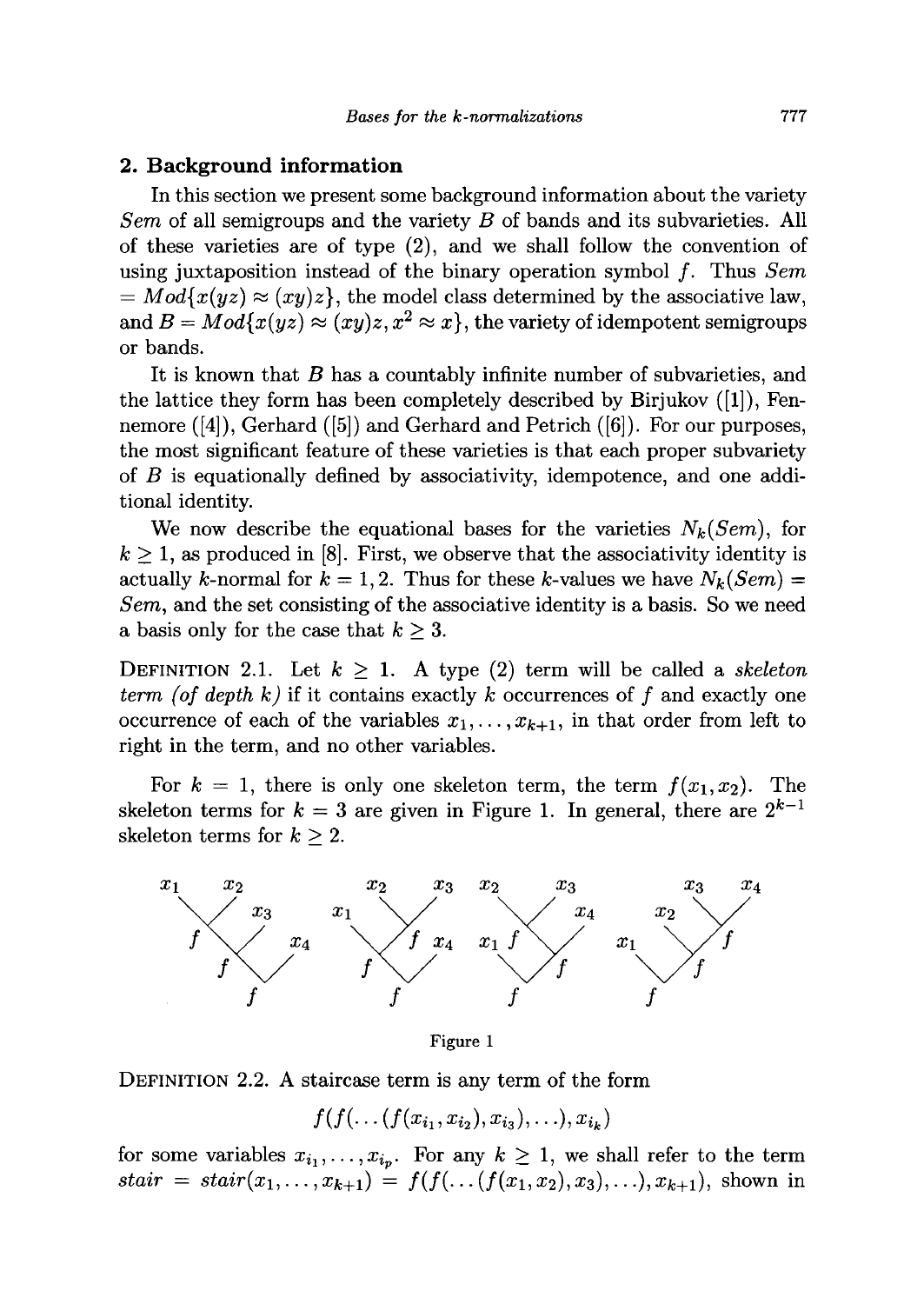Figure 2 below, as the *staircase term* of depth *k.* This is one of the skeleton terms of depth *k.* 



Figure 2

**THEOREM** 2.3 ([8]). Let  $k \geq 3$ . The set

 $\Delta_{N_{\boldsymbol{k}}(Sem)}$  = {stair  $\approx$  w | w any depth  $\kappa$  non-stair skeleton term}

*forms a finite equational basis for the variety Nk(Sem).* 

We shall refer to the identities in the basis  $\Sigma_{N_k(Sem)}$  as the k-normal *associativity* identities.

### **3.** An equational basis for  $N_k(B)$

The variety *B* of all bands is equationally defined by the two identities of associativity and idempotence. As noted above, associativity is  $k$ -normal for  $k = 1,2$  but not k-normal for  $k \geq 3$ . The idempotent identity  $x \approx$  $f(x, x)$  is not k-normal for any  $k \geq 1$ . That means that  $N_k(B)$  no longer satisfies idempotence for  $k \geq 1$ , although it does still satisfy any k-normal consequences of idempotence. We shall consider first the case that  $k \geq 3$ , leaving till later the simpler cases of  $k = 1, 2$ .

**THEOREM** 3.1. Let  $k \geq 3$ . A finite equational basis for the variety  $N_k(B)$  is *given by the set*  $\Sigma_{N_k(B)}$  *of the following identities:* 

*k-Normal Associativity* 

 $f(1)$   $stair(x_1,...,x_{k+1}) \approx w(x_1,...,x_{k+1})$ 

*for all non-staircase skeleton terms w.* 

*k-Normal Idempotence* 

 $(2a) \quad (\cdots (x_1x_2)x_3)\cdots)x_{k+1} \approx (\cdots (x_1x_1)x_2)x_3\cdots)x_{k+1}$ 

 $(2b) \quad (\cdots (x_1x_2)x_3)\cdots)x_{k+1} \approx (\cdots (x_1x_2)x_3)\cdots)x_{k+1}x_{k+1}.$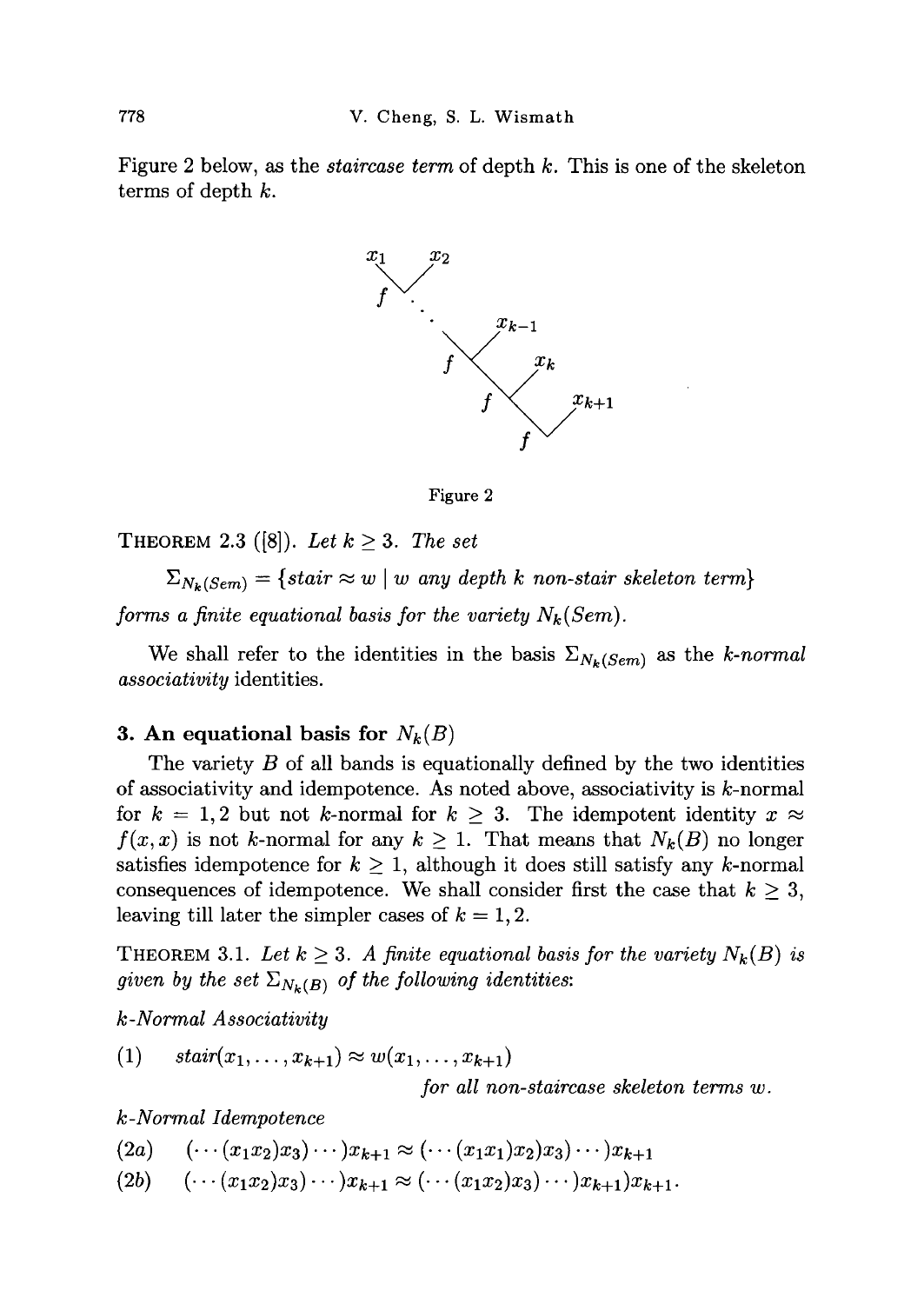Note that all of the identities in  $\Sigma_{N_k(B)}$  are k-normal consequences of associativity or idempotence, and hence hold in  $N_k(B)$ . To prove Theorem 3.1, we will show that we can produce a deduction of any  $k$ -normal band identity  $s \approx t$  from the set  $\Sigma_{N_k(B)}$  using the five rules of deduction. Our proof will use the  $(k+1)$ -variable staircase term  $stair = stair(x_1, x_2, \ldots, x_{k+1})$  from Section 2. Our strategy will be to deduce the three identities  $s \approx \text{stair}(s, \ldots, s)$ ,  $\text{stair}(s, \ldots, s) \approx \text{stair}(t, \ldots, t)$ , and  $\text{stair}(t, \ldots, t) \approx t$  from  $\Sigma_{N_k(B)}$ , allowing us to conclude  $s \approx t$ . We start by deducing four identities from  $\Sigma_{N_k(B)}$ that we will use in subsequent proofs.

**LEMMA 3.2.** *The following identities are consequences of the identities in*   $\Sigma_{N_k(B)}$ :

(1\*) 
$$
(\cdots (x_1x_2)x_3)\cdots)x_{k+1} \approx (\cdots (x_1x_1)x_1)\cdots)x_1x_2x_3\cdots)x_{k+1},
$$
  
with k or k + 1 occurrences of x<sub>1</sub> on the right side of the equation.

$$
(2^*) \quad (\cdots (x_1x_2)x_3)\cdots)x_{k+1} \approx (\cdots (x_1x_2)x_3)\cdots)x_{k+1}\cdots)x_{k+1},
$$

with k or 
$$
k+1
$$
 occurrences of  $x_{k+1}$  on the right side of the equation.

$$
(3^*) \quad (\cdots (x_1x_2)x_3)\cdots)x_{k+2} \approx (\cdots (x_1x_2)x_3)\cdots)x_k)(x_{k+1}x_{k+2}).
$$

$$
(4^*) \quad (\cdots (x_1x_2)x_3)\cdots)x_k)(x_{k+1}x_{k+2})
$$

$$
\approx (\cdots (x_1x_2)x_3)\cdots)x_k)(x_{k+1}x_{k+2})x_{k+2}.
$$

Proof. To deduce  $(1^*)$ , we first apply the substitution deduction rule on identity (2a) from our basis, to replace variable  $x_j$  by  $x_{j-1}$  for  $2 \le j \le k+1$ . This gives us  $(\cdots(x_1x_1)x_2)\cdots)x_k \approx (\cdots(x_1x_1)x_1)x_2\cdots)x_k$ . Then we use the compatibility deduction rule on this identity and  $x_{k+1} \approx x_{k+1}$  to obtain  $(\cdots(x_1x_1)x_2)\cdots)x_{k+1} \approx (\cdots(x_1x_1)x_1)x_2\cdots)x_{k+1}$ . By transitivity then we get  $(\cdots(x_1x_2)x_3)\cdots)x_{k+1} \approx (\cdots(x_1x_1)x_1)x_2\cdots)x_{k+1}$ . Next we use the substitution rule on identity (2a) again, this time replacing  $x_2$  with  $x_1$ and  $x_j$  with  $x_{j-2}$  for  $3 \leq j \leq k+1$ . This gives  $(\cdots (x_1x_1)x_1)x_2 \cdots )x_{k-1} \approx$  $(\cdots(x_1x_1)x_1)x_1$ <sub>2</sub>) $\cdots$   $x_{k-1}$ . Multiplying this identity on the right by  $x_k$ and then again on the right by  $x_{k+1}$  (by the compatibility deduction rule) gives us  $(\cdots(x_1x_1)x_1)x_2 \cdots x_{k+1} \approx (\cdots(x_1x_1)x_1)x_1x_2 \cdots x_{k+1}$ . We apply transitivity again to obtain

$$
(\cdots(x_1x_2)x_3)\cdots)x_{k+1}\approx(\cdots(x_1x_1)x_1)x_1)x_2)\cdots)x_{k+1}.
$$

With repeated applications of substitution, compatibility and transitivity we obtain  $(1^*)$ .

The deduction of  $(2^*)$  is similar. We first use compatibility on identity  $(2b)$  and  $x_{k+1} \approx x_{k+1}$  to obtain

$$
(\cdots (x_1x_2)x_3)\cdots)x_{k+1}x_{k+1}\approx (\cdots (x_1x_2)x_3)\cdots)x_{k+1}x_{k+1}x_{k+1}.
$$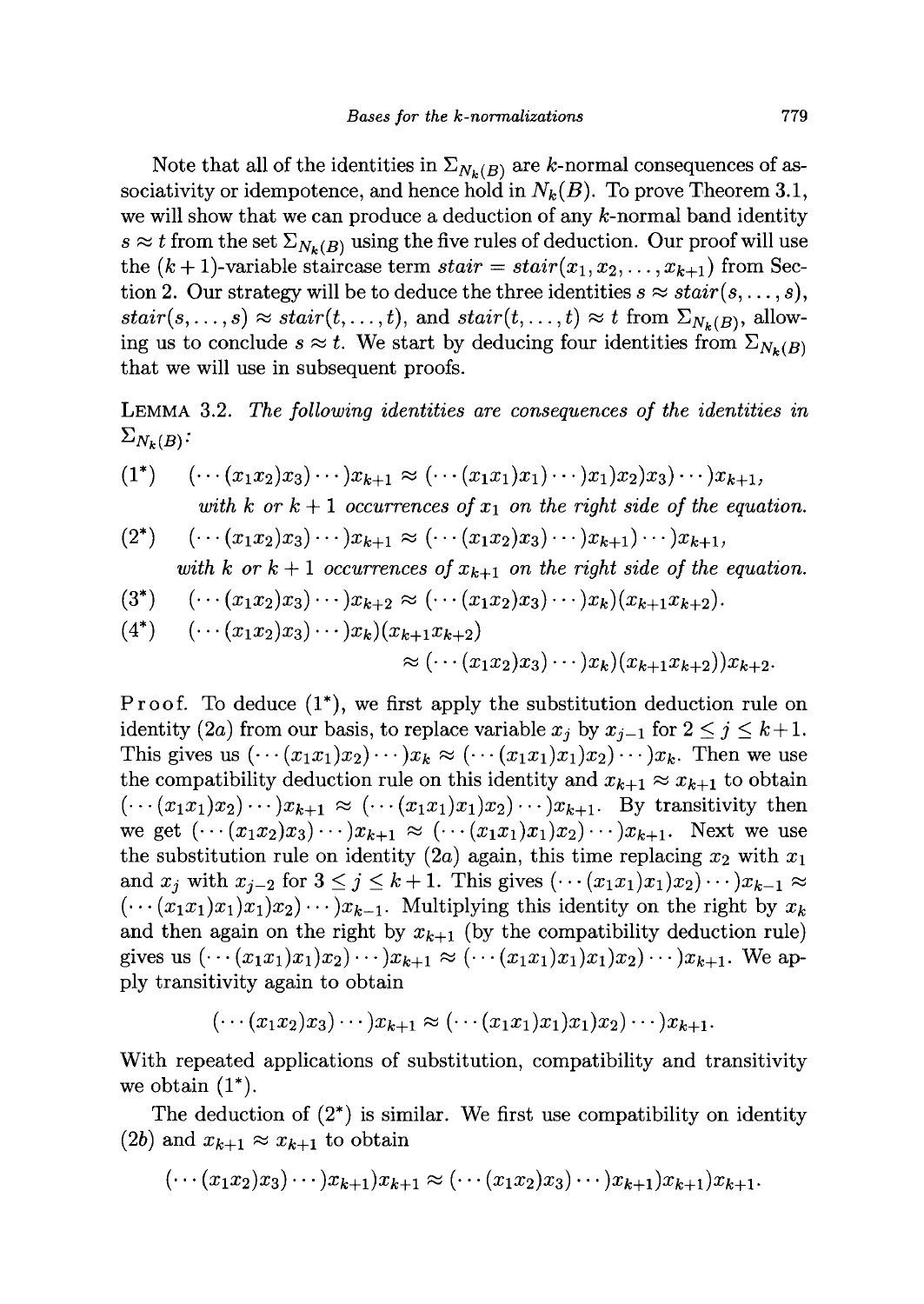Transitivity then gives

 $(\cdots (x_1x_2)x_3) \cdots )x_{k+1} \approx (\cdots (x_1x_2)x_3) \cdots )x_{k+1}x_{k+1}$ 

Then we alternate using compatibility on  $x_{k+1} \approx x_{k+1}$  and the previous step in our deduction with transitivity on  $(2b)$  and the previous step in the deduction to obtain (2\*).

For  $(3^*)$ , we start with the identity

 $(\cdots (x_1x_2)x_3)\cdots)x_{k+1}\approx (\cdots (x_1(x_2x_3))x_4)\cdots)x_{k+1}$ 

which is one of the k-normal associativity consequences from the set  $\Sigma_{N_{k}(B)}$ . Using the compatibility rule we can multiply both sides of the identity on the right by  $x_{k+2}$  to get

$$
(\cdots(x_1x_2)x_3)\cdots)x_{k+1}x_{k+2}\approx (\cdots(x_1(x_2x_3))x_4)\cdots)x_{k+1}x_{k+2}.
$$

Next we apply the substitution rule to the  $\Sigma_{N_k(B)}$  identity

$$
(\cdots(x_1x_2)x_3)\cdots)x_{k+1}\approx x_1[(\cdots(x_2x_3)x_4)\cdots)x_{k+1}]
$$

to replace the variable  $x_j$  with  $x_{j+1}$ , for  $3 \leq j \leq k+1$ , and the variable  $x_2$ with  $x_2x_3$ ; this results in

$$
(\cdots(x_1(x_2x_3))x_4)\cdots)x_{k+2}\approx x_1[(\cdots(x_2x_3)x_4)\cdots)x_{k+2}].
$$

From transitivity we obtain the identity

$$
(\cdots(x_1x_2)x_3)\cdots)x_{k+1}x_{k+2}\approx x_1[(\cdots(x_2x_3)x_4)\cdots)x_{k+2}],
$$

which we shall denote by  $(1^+)$ .

Now we replace  $x_j$  with  $x_{j+1}$ , for  $1 \leq j \leq k+1$ , in the  $\Sigma_{N_k(B)}$  iden- $\text{tity } (\cdots (x_1x_2)x_3)\cdots )x_{k+1} \approx x_1(x_2(\cdots (x_{k-1}(x_kx_{k+1})\cdots)).$  Applying the compatibility rule on the resulting identity and the identity  $x_1 \approx x_1$  gives  $x_1[(\cdots(x_2x_3)x_4)\cdots)x_{k+2}]\approx x_1(x_2(\cdots(x_k(x_{k+1}x_{k+2})\cdots))$ , which we denote by  $(2^+)$ .

Finally, we use  $x_1(x_2(\cdots(x_{k-1}(x_kx_{k+1})\cdots)) \approx (\cdots(x_1x_2)x_3)\cdots)x_{k+1}$ and replace  $x_{k+1}$  with  $x_{k+1}x_{k+2}$ . This gives the following identity  $(3^+)$ :

$$
x_1(x_2(\cdots(x_{k-1}(x_k(x_{k+1}x_{k+2})\cdots)\approx(\cdots(x_1x_2)x_3)\cdots)(x_{k+1}x_{k+2}).
$$

Our identity  $(3^*)$  then follows from  $(1^+), (2^+),$  and  $(3^+).$ 

To deduce  $(4^*)$ , we apply the substitution rule on identity  $(2b)$ , replacing  $x_j$  with  $x_{j+1}$  for  $2 \leq j \leq k+1$ , and  $x_1$  with  $x_1x_2$ . This leads to

$$
(1^{\circ}) \qquad (\cdots (x_1x_2)x_3)\cdots)x_{k+2} \approx (\cdots (x_1x_2)x_3)\cdots)x_{k+2}x_{k+2}.
$$

We then apply the compatibility rule on identity  $(3^*)$  from above and  $x_{k+2} \approx x_{k+2}$  to obtain

$$
(2^{\circ}) \quad (\cdots (x_1x_2)x_3)\cdots)x_{k+1}x_{k+2}x_{k+2} \approx (\cdots (x_1x_2)x_3)\cdots)(x_{k+1}x_{k+2})x_{k+2}.
$$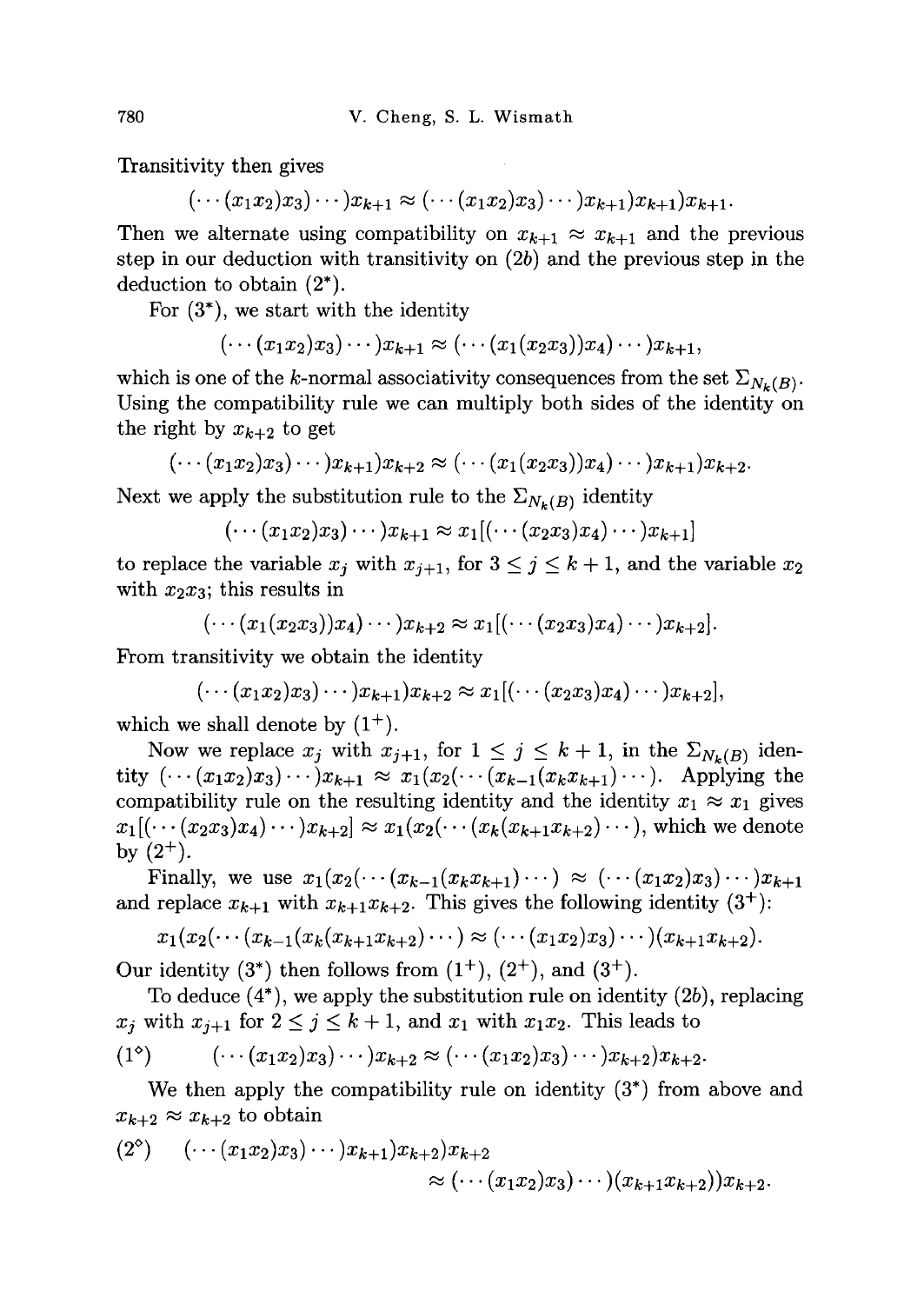From  $(\cdots(x_1x_2)x_3)\cdots)x_k(x_{k+1}x_{k+2}) \approx (\cdots(x_1x_2)x_3)\cdots)x_{k+2}$ , (1<sup>o</sup>) and  $(2^{\circ})$  we obtain  $(4^*)$ .

**LEMMA** 3.3. For any term u of depth  $\geq k$ , the identity  $u \approx \text{stair}(u, \ldots, u)$ *can be deduced from*  $\Sigma_{N_k(B)}$ .

Proof. We first note that it is straightforward to deduce from  $\Sigma_{N_k(B)}$  the identity

$$
stair(x_1,...,x_{k+1}) \approx stair(stair(x_1,...,x_{k+1}),...,stair(x_1,...,x_{k+1})),
$$

using the identities  $(2^*)$ ,  $(1^*)$  and  $(3^*)$  from the previous proof and identity  $(2b).$ 

Now let *u* be any term of depth  $\geq k$ . The depth restriction means that we can write  $u = w(u_1, \ldots, u_{k+1})$ , for some skeleton term w and some terms  $u_1, \ldots, u_{k+1}$ . Thus we have

```
u = w(u_1, \ldots, u_{k+1})
```
 $\approx$  *stair* $(u_1, \ldots, u_{k+1})$  from the *k*-associative identities

 $\approx$  *stair*(*stair*(*u*<sub>1</sub>*,...,u*<sub>*k*+1</sub>),*...,stair*(*u*<sub>1</sub>*,...,u*<sub>*k*+1</sub>)) from above  $\approx$  *stair*(*u*, ..., *u*) since  $w \approx$  *stair.* 

Therefore,  $u \approx \text{stair}(u, \ldots, u)$  can be deduced from the available identities.  $\blacksquare$ 

We have shown so far that for any k-normal band identity  $s \approx t$ , we can deduce  $s \approx \text{stair}(s, \ldots, s)$  and  $\text{stair}(t, \ldots, t) \approx t$  from  $\Sigma_{N_k(B)}$ . All that remains for our proof is to show that  $stair(s,...,s) \approx stair(t,...,t)$  can also be deduced from  $\Sigma_{N_k(B)}$ .

Since  $s \approx t$  holds in *B* there is a deduction of it, using the five rules of deduction, from the usual basis  $\Sigma_B = \{x(yz) \approx (xy)z, x^2 \approx x\}$  for the variety of bands. We shall refer to this deduction as the *given deduction.* Now, we produce a new list of identities called the *derived list* by replacing each step  $u_j \approx w_j$  in the given deduction by  $stair(u_j, \ldots, u_j) \approx stair(w_j, \ldots, w_j)$ . We want to show that the derived list is a deduction of  $stair(s,...,s) \approx$  $stair(t, \ldots, t)$  from  $\Sigma_{N_k(B)}$  and some of its consequences. In particular, we want to be able to use in addition to  $\Sigma_{N_k(B)}$  the identities in  $stair(\Sigma_B)$  =  $\{stair(p,\ldots,p) \approx stair(q,\ldots,q) \mid p \approx q \in \Sigma_B\}.$ 

**LEMMA 3.4.** The identities in the set stair( $\Sigma_B$ ) can be deduced from  $\Sigma_{N_k(B)}$ .

Proof. We need to consider the "staired" version of the two basis identities associativity and idempotence. First,  $stair(x_1(x_2x_3),...,x_1(x_2x_3)) \approx$  $stair((x_1x_2)x_3,\ldots,(x_1x_2)x_3)$  can be deduced from  $\Sigma_{N_k(B)}$  in a straightforward deduction using the identities

$$
(\cdots (x_1x_2)x_3)\cdots)x_{k+1}\approx (\cdots (x_1(x_2x_3))x_4)x_5)\cdots)x_{k+1},
$$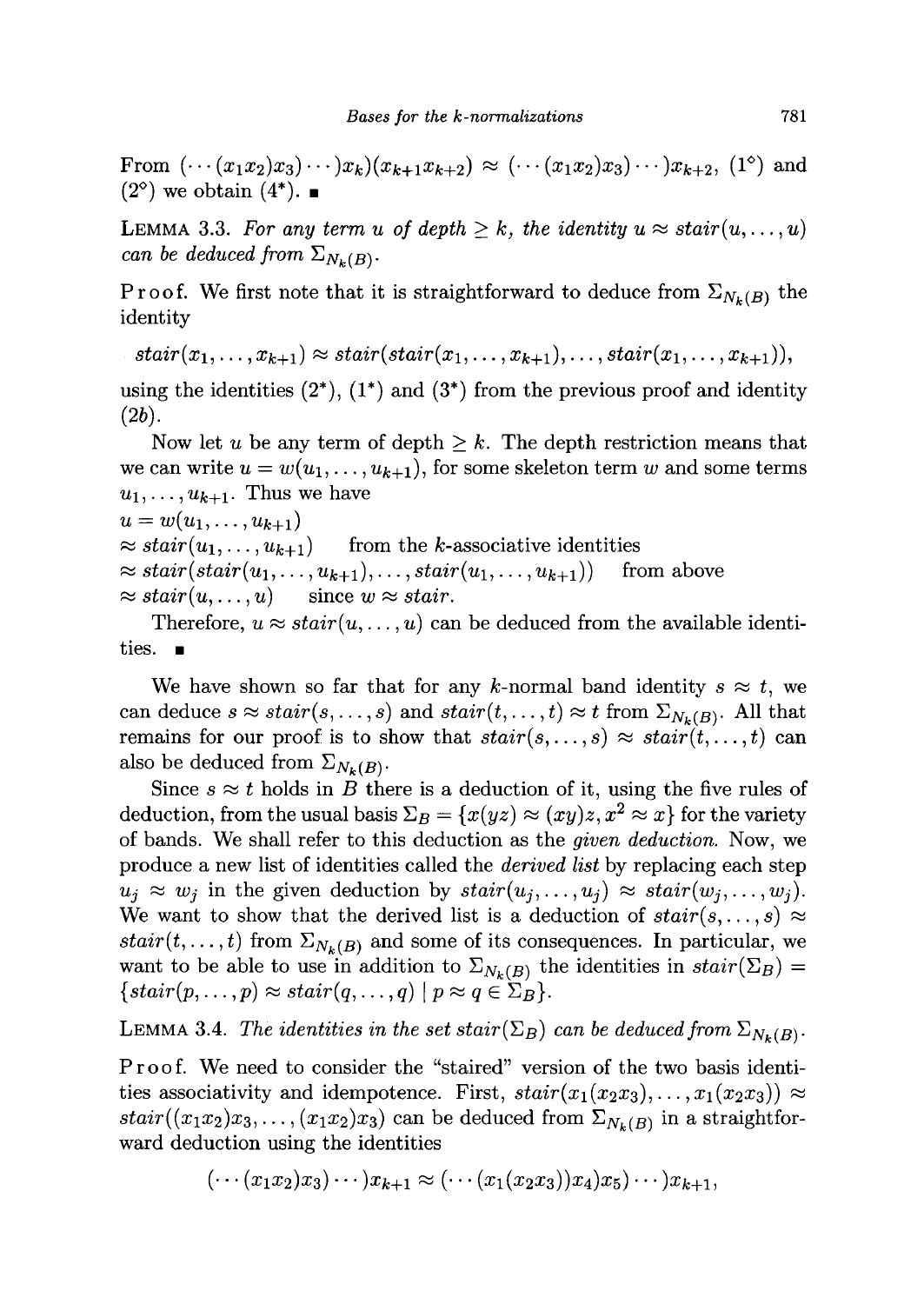$(1^*)$  and  $(2^*),$ 

$$
x_1(x_2(\cdots(x_{k_2}((x_{k_1}x_k)x_{k+1}))\cdots)\approx x_1(x_2(\cdots(x_{k_1}(x_kx_{k+1})\cdots)
$$

and

$$
(\cdots(x_1x_2)x_3)\cdots)x_{k+1}\approx x_1(x_2(\cdots(x_{k_1}(x_kx_{k+1})\cdots).
$$

The deduction of  $stair(x_1x_1,...,x_1x_1) \approx stair(x_1,...,x_1)$  for idempotence is similarly straightforward, using the identities  $(2a)$ ,  $(1^*)$ ,  $(2^*)$  and  $(4^*)$ .

Now it suffices to show that the identity  $stair(s, \ldots, s) \approx stair(t, \ldots, t)$ can be deduced from  $\Sigma_{N_k(B)} \bigcup static(\Sigma_B)$ . To prove this, we will show that each step *j* in the derived list can be justified, by the same justification used for step *j* in the given deduction. We will use the following two lemmas to handle two of the cases.

LEMMA 3.5. *For any terms u, w, p and q, the identity* 

$$
stair((uw), \ldots, (uw)) \approx stair((pq), \ldots, (pq))
$$

*can be deduced from the identity* 

 $\text{stair}(u, \ldots, u) \text{stair}(w, \ldots, w) \approx \text{stair}(p, \ldots, p) \text{stair}(q, \ldots, q)$ 

*and the identities in*  $\Sigma_{N_k(B)}$ .

Proof. First we note that the two identities

$$
stair((uw), \ldots, (uw)) \approx stair(u, \ldots, u)stair(w, \ldots, w)
$$

and

$$
stair(p,\ldots,p)stair(q,\ldots,q) \approx stair((pq),\ldots,(pq))
$$

can be deduced from the identities

$$
(\cdots(x_1x_2)x_3)\cdots)x_{k+1}\approx x_1[(\cdots(x_2x_3)x_4)\cdots)x_{k+1}],
$$

 $(1^*),$ 

$$
(\cdots(x_1x_2)x_3)\cdots)x_{k+1}\approx(\cdots(x_1(x_2x_3))x_4)x_5)\cdots)x_{k+1},
$$

 $(2^*)$  and  $(4^*)$ . Then we use

$$
stair((uw), \ldots, (uw)) \approx stair(u, \ldots, u)stair(w, \ldots, w)
$$

and

$$
stair(u, \ldots, u)stair(w, \ldots, w) \approx stair(p, \ldots, p)stair(q, \ldots, q)
$$

and

$$
stair(p,\ldots,p), stair(q,\ldots,q) \approx stair((pq),\ldots,(pq))
$$

to deduce

$$
stair((uw), \ldots, (uw)) \approx stair((pq), \ldots, (pq)).
$$

We will denote by  $Subs(u, x, w)$  the term obtained by replacing every We will denote by Subs(u,w, w) the term obtained by replacing every occurrence of the variable *x* by the term *u* in the term *w.*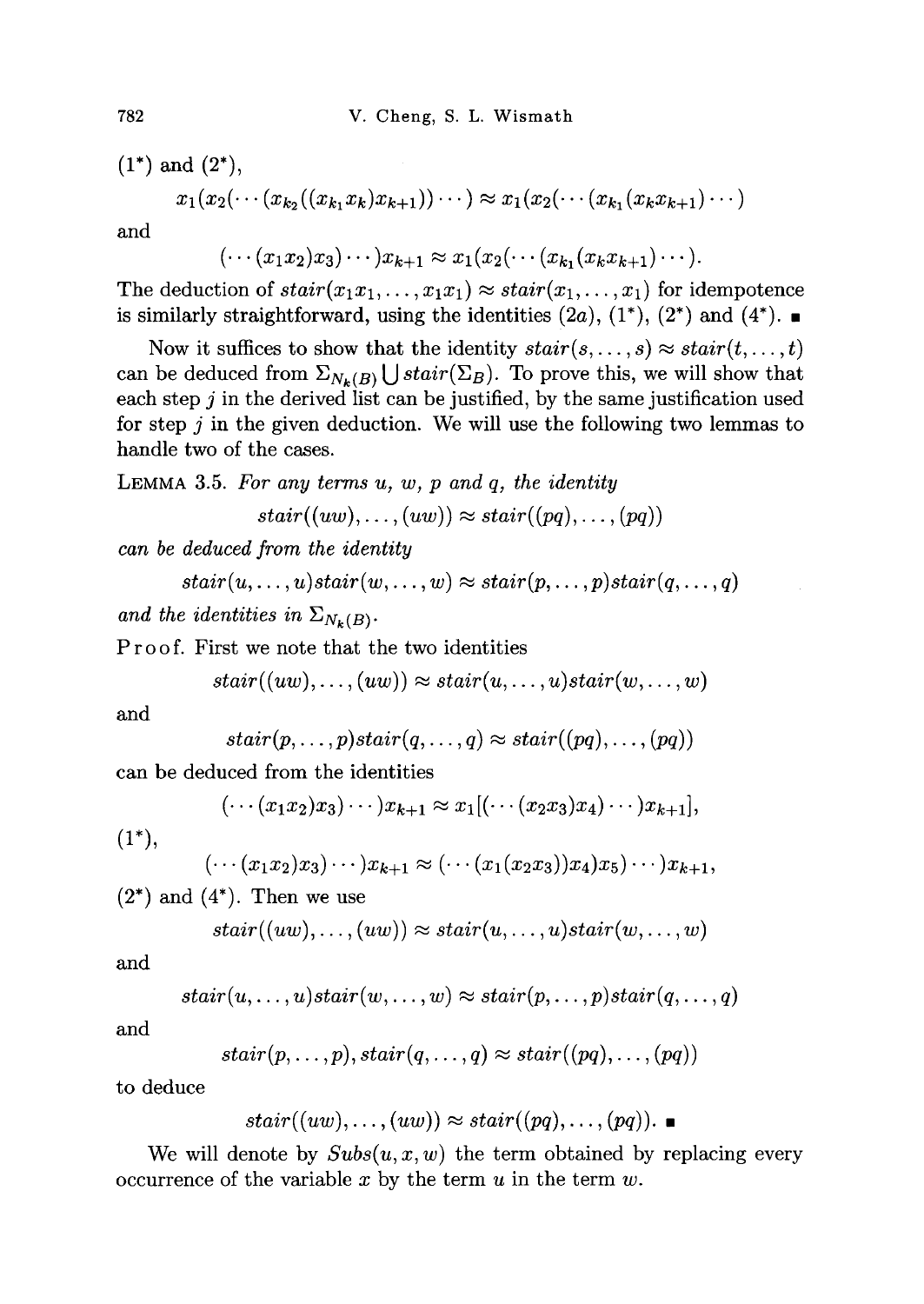**LEMMA 3.6.** *For any terms u and w and any variable x, we have*   $\text{stair}(Subs(u, x, w), \ldots, \text{stair}(Subs(u, x, w)) = \text{Subs}(u, x, \text{stair}(w, \ldots, w)).$ 

Proof. Let *u, w* be any terms and let *x* be any variable. We have

 $\text{stair}(Subs(u, x, w), \ldots, \text{Subs}(u, x, w))$ 

 $=\left[\cdots[Subs(u, x, w)Subs(u, x, w)]Subs(u, x, w)\right] \cdots Subs(u, x, w)$ 

 $= Subs(u, x, [\cdots [ww]w] \cdots w)$ 

 $= Subs(u, x, stair(w, \ldots, w)).$ 

Now we are ready to prove that the derived list is indeed a deduction of our identity  $stair(s,...,s) \approx stair(t,...,t)$  from the identities in  $\Sigma_{N_k(B)}$  U stair( $\Sigma_B$ ), which will complete the proof of Theorem 3.1.

**LEMMA** 3.7. The derived list is a deduction of stair $(s, \ldots, s) \approx \text{stair}(t, \ldots, t)$ *from*  $\Sigma_{N_k(B)} \bigcup static(\Sigma_B)$ .

Proof. We need to verify that the justification, the rule of deduction used on previous steps, is the same for each step *j* in the derived list as the justification for step *j* in the given deduction. Consider the identity  $u_i \approx w_i$  at any step *j* in the given deduction. If step *j* was an instance of an identity from  $\Sigma_B$ , then step j in the derived list is an instance of the corresponding identity from  $stair(\Sigma_B)$ . If step *j* was an instance of the reflexive, symmetric, or transitive rules of deduction, then clearly step *j* in the derived list is an instance of the same rule.

If step *j* in the given deduction was an instance of the compatibility rule on two previous steps c and d, then step j involved deducing  $u_c u_d \approx w_c w_d$ from  $u_c \approx w_c$  and  $u_d \approx w_d$ . According to our construction of the derived list, step *j* in the derived list is  $stair(u_c u_d, \ldots, u_c u_d) \approx stair(w_c w_d, \ldots, w_c w_d)$ .

This is not what we obtain from the application of the compatibility rule to steps c and *d* in the derived list. Instead, we obtain the identity  $\text{stair}(u_c, \ldots, u_c) \text{stair}(u_d, \ldots, u_d) \approx \text{stair}(w_c, \ldots, w_c) \text{stair}(w_d, \ldots, w_d)$ . But by Lemma **3.5** we can produce a deduction of

$$
stair(u_cu_d, \ldots, u_cu_d) \approx stair(w_cw_d, \ldots, w_cw_d)
$$

from  $\Sigma_{N_k(B)}$  and the identity

 $\sim$ 

$$
stair(u_c, \ldots, u_c) stair(u_d, \ldots, u_d) \approx stair(w_c, \ldots, w_c) stair(w_d, \ldots, w_d).
$$

If step *j* in the given deduction was an instance of the substitution rule on a previous step e, then step j in the given deduction was  $Subs(z, x, u_e) \approx$  $Subs(z, x, w_e)$  and so step j in the derived list is

$$
stair(Subs(z, x, u_e), \ldots, Subs(z, x, u_e))
$$
  

$$
\approx stair(Subs(z, x, w_e), \ldots, Subs(z, x, w_e)).
$$

 $\mathbf{L} = \mathbf{L} \times \mathbf{L}$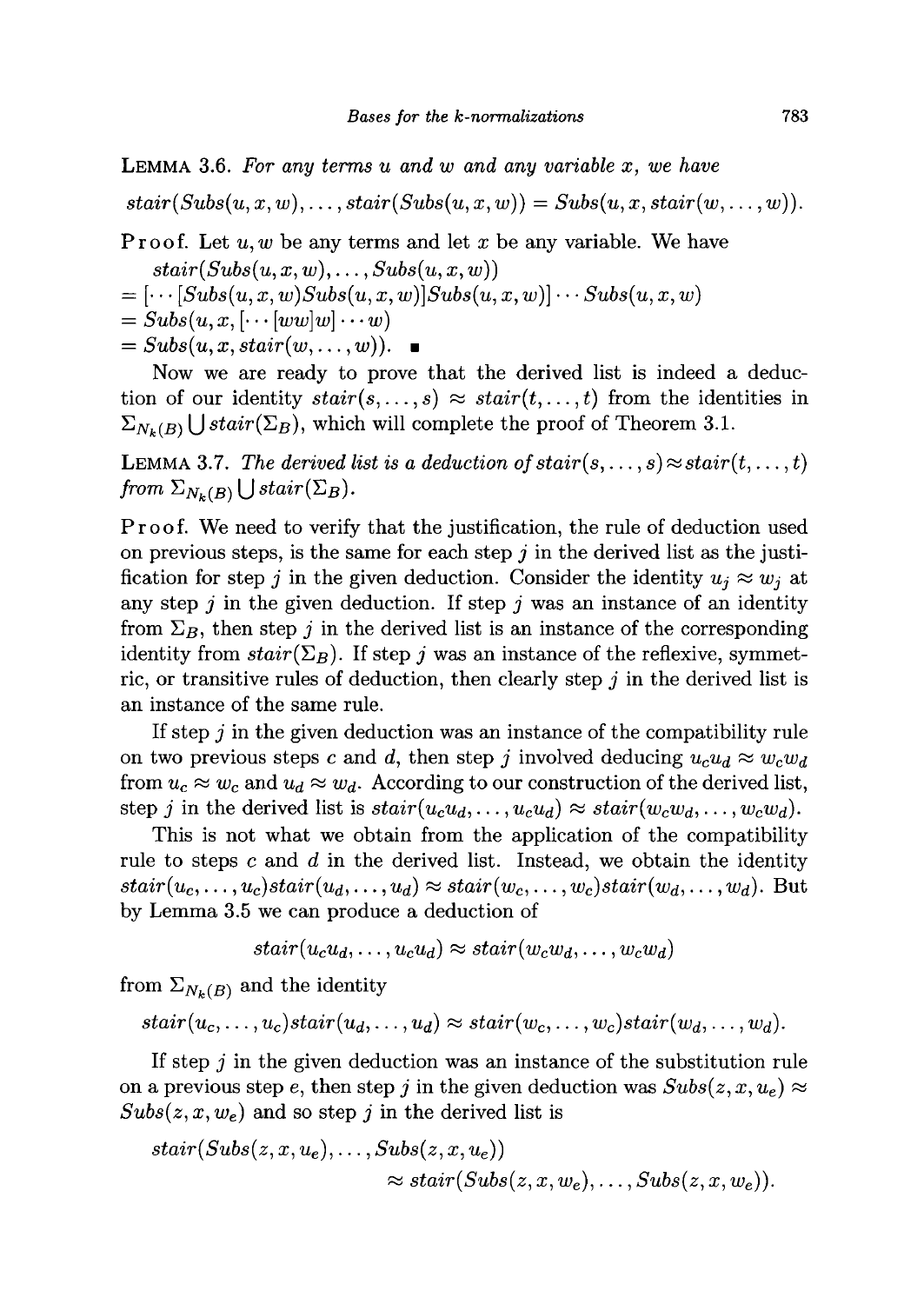When we apply the substitution rule to step  $e$  in the derived list, we obtain

$$
Subs(z, x, stair(u_e, \ldots, u_e)) \approx Subs(z, x, stair(w_e, \ldots, w_e)).
$$

By Lemma 3.6,

$$
stair(Subs(z, x, u_e), \ldots, Subs(z, x, u_e)) = Subs(z, x, stair(u_e, \ldots, u_e))
$$

and

$$
stair(Subs(z, x, w_e), \ldots, Subs(z, x, w_e)) = Subs(z, x, stair(w_e, \ldots, w_e));
$$

hence step *j* in the derived list is an instance of the substitution rule applied to step e in the derived list.  $\blacksquare$ 

We conclude this section with a look at the special cases  $k = 1, 2$ . As noted above, the associative law still holds in  $N_k(B)$  for these values of k, and so we have a simplified version of the basis identities from Theorem 1. In particular, we can use associativity to omit brackets from terms in the identities. For  $k = 1, 2$ , our basis  $\Sigma_{N_k(B)}$  consists of:

| (1) Associativity          | $x_1(x_2x_3) \approx (x_1x_2)x_3.$                                |
|----------------------------|-------------------------------------------------------------------|
| $(2)$ k-Normal Idempotence | $x_1x_2x_3\cdots x_{k+1} \approx x_1x_1x_2x_3\cdots x_{k+1}$      |
|                            | $x_1x_2x_3\cdots x_{k+1} \approx x_1x_2x_3\cdots x_{k+1}x_{k+1}.$ |

The proof that  $\Sigma_{N_k(B)}$  forms a finite equational basis for  $N_k(B)$  for  $k = 1,2$  is similar to the proof for  $k \geq 3$ , but much simpler because of the presence of associativity.

# **4. Equational bases for subvarieties of bands**

Every subvariety *V* of the variety of all bands can be equationally defined by the associative and idempotent identities and one additional identity, which we will call the *defining identity* (with respect to *B*) of *V.* We shall show that for each such subvariety  $V$ , the identities of  $k$ -normal associativity and  $k$ -normal idempotence, plus one specific  $k$ -normal consequence of the defining identity of V form a finite equational basis for  $N_k(V)$ . We consider first the case that  $k \geq 3$ .

THEOREM 4.1. Let  $V = Mod{x(yz) \approx (xy)z, x^2 \approx x, p \approx q}$  be a variety of *bands, with defining identity p*  $\approx q$ *. The set*  $\Sigma_{N_k(V)}$  *of identities listed below forms a finite equational basis for*  $N_k(V)$ , for  $k \geq 3$ .

(1) k-Normal Associativity stair $(x_1, \ldots, x_{k+1}) \approx w(x_1, \ldots, x_{k+1})$ *for all skeleton terms w other than the staircase term.*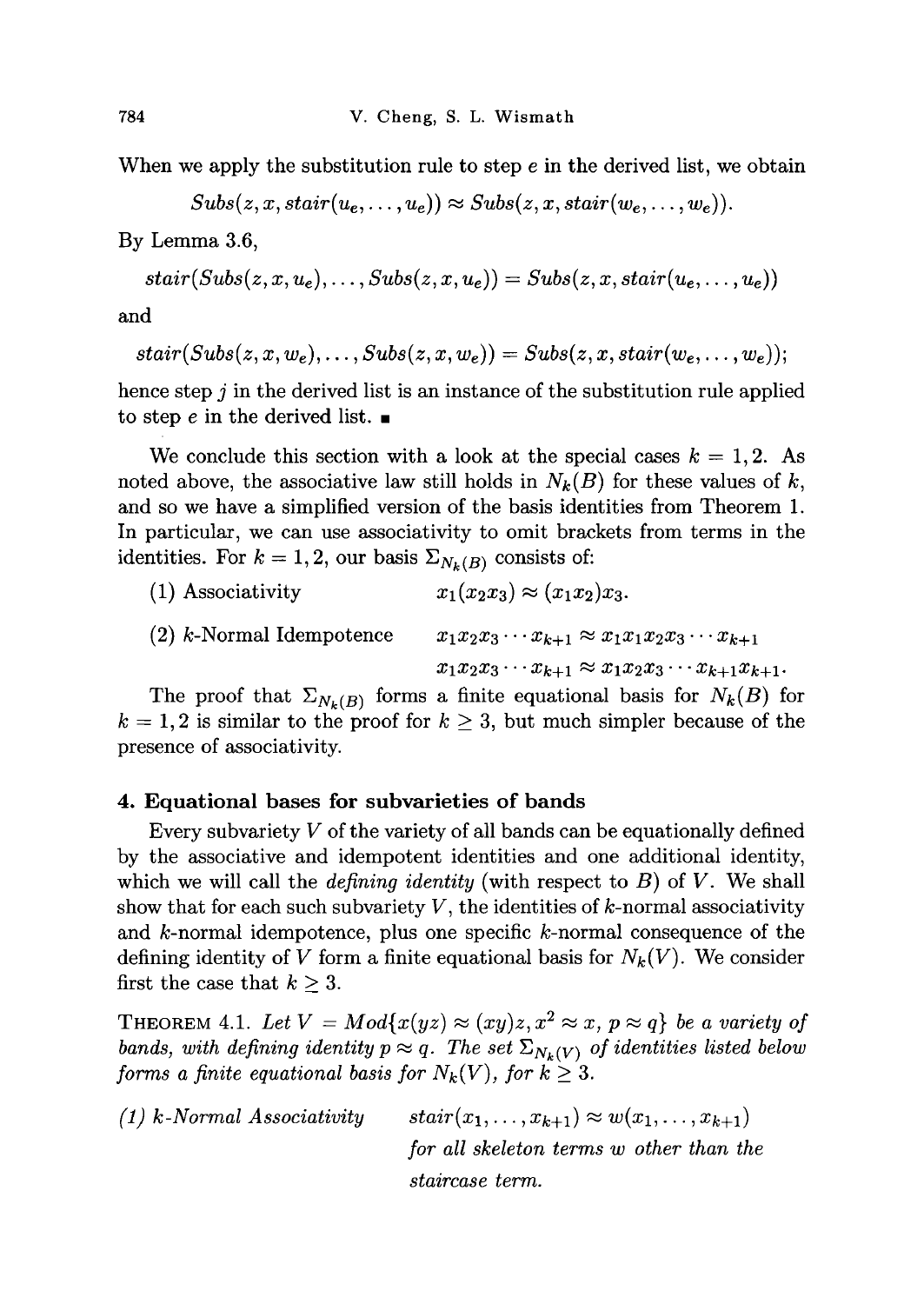*(2) k-Normal Idempotence* 

$$
(\cdots(x_1x_2)x_3)\cdots)x_{k+1}\approx(\cdots(x_1x_1)x_2)x_3)\cdots)x_{k+1}
$$
  

$$
(\cdots(x_1x_2)x_3)\cdots)x_{k+1}\approx(\cdots(x_1x_2)x_3)\cdots)x_{k+1}x_{k+1}.
$$

(3) k-normal Defining Identity  $stair(p,...,p) \approx statr(q,...,q)$ .

**Proof. We will use the same technique as in Section 3 to prove Theo-** ${\rm rem~4.1.}$  Let  $\Sigma_V = \{ x(yz) \approx (xy)z, x^2 \approx x, p \approx q \}$  be a basis for *V*. The identities of  $\Sigma_{N_{\nu}(V)}$  are all k-normal consequences of the identities in  $\Sigma_{V}$ . Let  $s \approx t$  be any identity that holds in *V* such that  $s, t$  have depth  $\geq k$ . We want to show that  $s \approx \text{stair}(s, \ldots, s)$ ,  $\text{stair}(s, \ldots, s) \approx \text{stair}(t, \ldots, t)$ , and  $stair(t, \ldots, t) \approx t$  can each be deduced from  $\Sigma_{N_{\nu}(V)}$ , using the five rules of **deduction.** 

First, by Lemma 3.3 the identities  $s \approx \text{stair}(s, \ldots, s)$  and  $\text{stair}(t, \ldots, t)$  $\approx t$  can be deduced from  $\Sigma_{N_k(B)}$ ; and since  $\Sigma_{N_k(B)} \subseteq \Sigma_{N_k(V)}$ , these two identities can certainly also be deduced from  $\Sigma_{N_k(V)}$ . As before, we need **some additional identities: we set** 

$$
stair(\Sigma_V)=\{stair(u,\dots,u)\approx stair(w,\dots,w)\mid u\approx w\in\Sigma_V\},
$$

and show that this set of identities can be deduced from  $\Sigma_{N_k(V)}$ . The de**ductions for associativity and idempotence can be obtained exactly as in**  Lemma 3.4, using only  $\Sigma_{N_k(B)}$ , while the third identity  $stair(p,...,p) \approx$ *stair* $(q, \ldots, q)$  is in fact part of our basis set  $\Sigma_{N_k(V)}$ .

Next we want to prove that  $stair(s,...,s) \approx stair(t,...,t)$  can be deduced from  $\Sigma_{N_k(V)}$ . Defining the given deduction and the derived list **as in Section 3, we show that the derived list is indeed a deduction of**   $stair(s,...,s) \approx statr(t,...,t)$  from  $\Sigma_{N_{\nu}(V)} \bigcup statr(\Sigma_{V})$ . The proof of this **is identical to the proof of Lemma 3.7. The only possible difficulty is the case where step** *j* **in the given deduction was an instance of the compati**bility rule on two previous steps c and d. In this case, step j has  $u_c u_d \approx$  $w_c w_d$  deduced from  $u_c \approx w_c$  and  $u_d \approx w_d$ . According to our construction of the derived list, step *j* in the derived list is  $stair(u_c u_d, \ldots, u_c u_d) \approx$  $stair(w_cw_d, \ldots, w_cw_d)$ , but when we apply the compatibility rule to steps c and d in the derived list we obtain  $stair(u_c, \ldots, u_c)stat(u_d, \ldots, u_d) \approx$  $stair(w_c, \ldots, w_c) stair(w_d, \ldots, w_d)$  instead. However, by Lemma 3.5 we can produce a deduction of  $stair(u_cu_d, \ldots, u_cu_d) \approx stair(w_cw_d, \ldots, w_cw_d)$  from  $\Sigma_{N_{\nu}(B)}$  and the identity

$$
stair(u_c, \ldots, u_c)stair(u_d, \ldots, u_d) \approx stair(w_c, \ldots, w_c)stair(w_d, \ldots, w_d).
$$

But since  $\Sigma_{N_k(B)} \subseteq \Sigma_{N_k(V)}$ , we can still produce a deduction of

$$
stair(u_cu_d, \ldots, u_cu_d) \approx stair(w_cw_d, \ldots, w_cw_d)
$$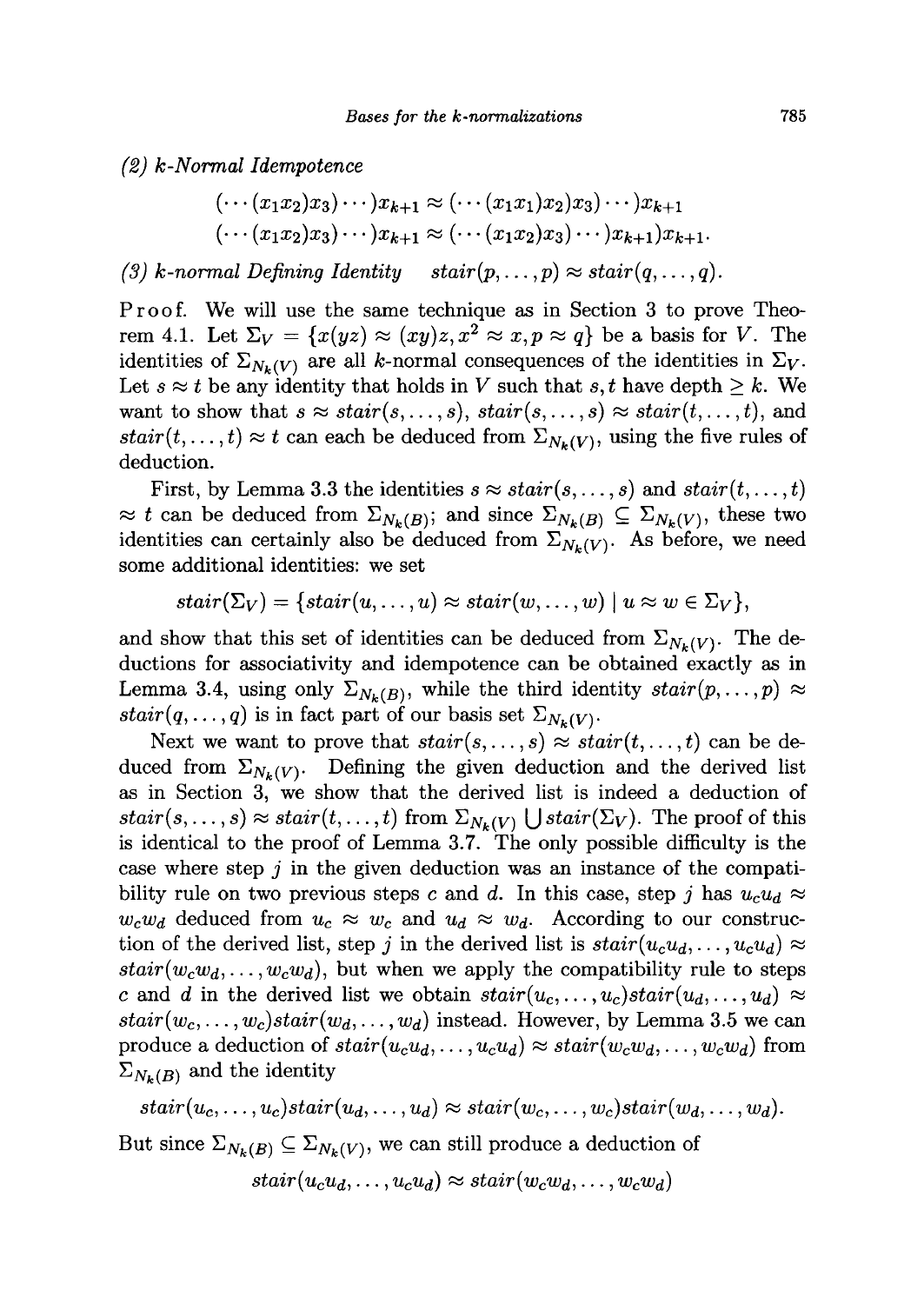from  $\Sigma_{N_k(V)}$  and the identity

 $\text{stair}(u_c, \ldots, u_c) \text{stair}(u_d, \ldots, u_d) \approx \text{stair}(w_c, \ldots, w_c) \text{stair}(w_d, \ldots, w_d).$ 

This shows that  $stair(s, ..., s) \approx stair(t, ..., t)$  can be deduced from  $\Sigma_{N_k(V)} \bigcup static(\Sigma_V)$  and hence from  $\Sigma_{N_k(V)}$ . Since  $s \approx static(s, \ldots, s)$  and *stair* $(t, \ldots, t) \approx t$  can also be deduced from  $\Sigma_{N_k(V)}$ , so can  $s \approx t$ .

In the special cases that *k* equals 1 or 2, we can simplify our basis for  $N_k(V)$ . Associativity still holds, so we can simply use the associative identity instead of the  $k$ -normal associativity basis from Section 2; and the remaining identities in the basis can be simplified by the omission of brackets. This gives us the following basis for  $N_k(V)$ , when  $k = 1,2$  and V is the variety of bands determined by the defining identity  $p \approx q$ :

| $(1)$ Associativity              | $x_1(x_2x_3) \approx (x_1x_2)x_3.$                                |
|----------------------------------|-------------------------------------------------------------------|
| $(2)$ k-Normal Idempotence       | $x_1x_2x_3\cdots x_{k+1} \approx x_1x_1x_2x_3\cdots x_{k+1}$      |
|                                  | $x_1x_2x_3\cdots x_{k+1} \approx x_1x_2x_3\cdots x_{k+1}x_{k+1}.$ |
| $(3)$ k-normal Defining Identity | $p^{k+1} \approx q^{k+1}$                                         |

The finite basis given for  $N_k(V)$  in Theorem 4.1 is of course not unique. We now give a different basis for  $N_k(V)$ , for several well-known varieties V of bands. In each case the new basis consists of the  $k$ -normal associativity identities, the  $k$ -normal idempotence identities, and one additional identity; we list for each variety only the additional identity.

| Subvariety        | <b>Additional Identity</b>                                                                                                                                                                      |
|-------------------|-------------------------------------------------------------------------------------------------------------------------------------------------------------------------------------------------|
| Left Zero Bands   | $(\cdots (x_1x_2)x_3)\cdots)x_{k+1}\approx (\cdots (x_1x_1)x_2)x_3\cdots)x_k.$                                                                                                                  |
| Right Zero Bands  | $(\cdots(x_1x_2)x_3)\cdots)x_{k+1}$<br>$\approx (\cdots (x_2x_3)x_4)\cdots)x_{k+1}x_{k+1}.$                                                                                                     |
| Semilattices      | $(\cdots (x_1x_2)x_3)\cdots)x_{k+1}\approx (\cdots (x_2x_1)x_3)x_4)\cdots)x_{k+1}$<br>$(\cdots (x_1x_2)x_3)\cdots)x_{k-1}x_kx_{k+1}$<br>$\approx (\cdots (x_1x_2)x_3)\cdots)x_{k-1}x_{k+1}x_k.$ |
| Rectangular Bands | $(\cdots (x_1x_2)x_3)\cdots)x_{k+1}\approx (\cdots (x_1x_1)x_3)x_4)\cdots)x_{k+1}.$                                                                                                             |
| Normal Bands      | $(\cdots (x_1x_2)x_3)\cdots)x_{k+1}$<br>$\approx (\cdots (x_1x_3)x_2)x_4)x_5\cdots)x_{k+1}.$                                                                                                    |
| Left Normal Bands | $(\cdots (x_1x_2)x_3)\cdots)x_{k-1}x_k_{k+1}$<br>$\approx (\cdots (x_1x_2)x_3)\cdots)x_{k-1}x_{k+1}x_k.$                                                                                        |
|                   | Right Normal Bands $(\cdots(x_1x_2)x_3)\cdots)x_{k+1} \approx (\cdots(x_2x_1)x_3)x_4\cdots)x_{k+1}.$                                                                                            |